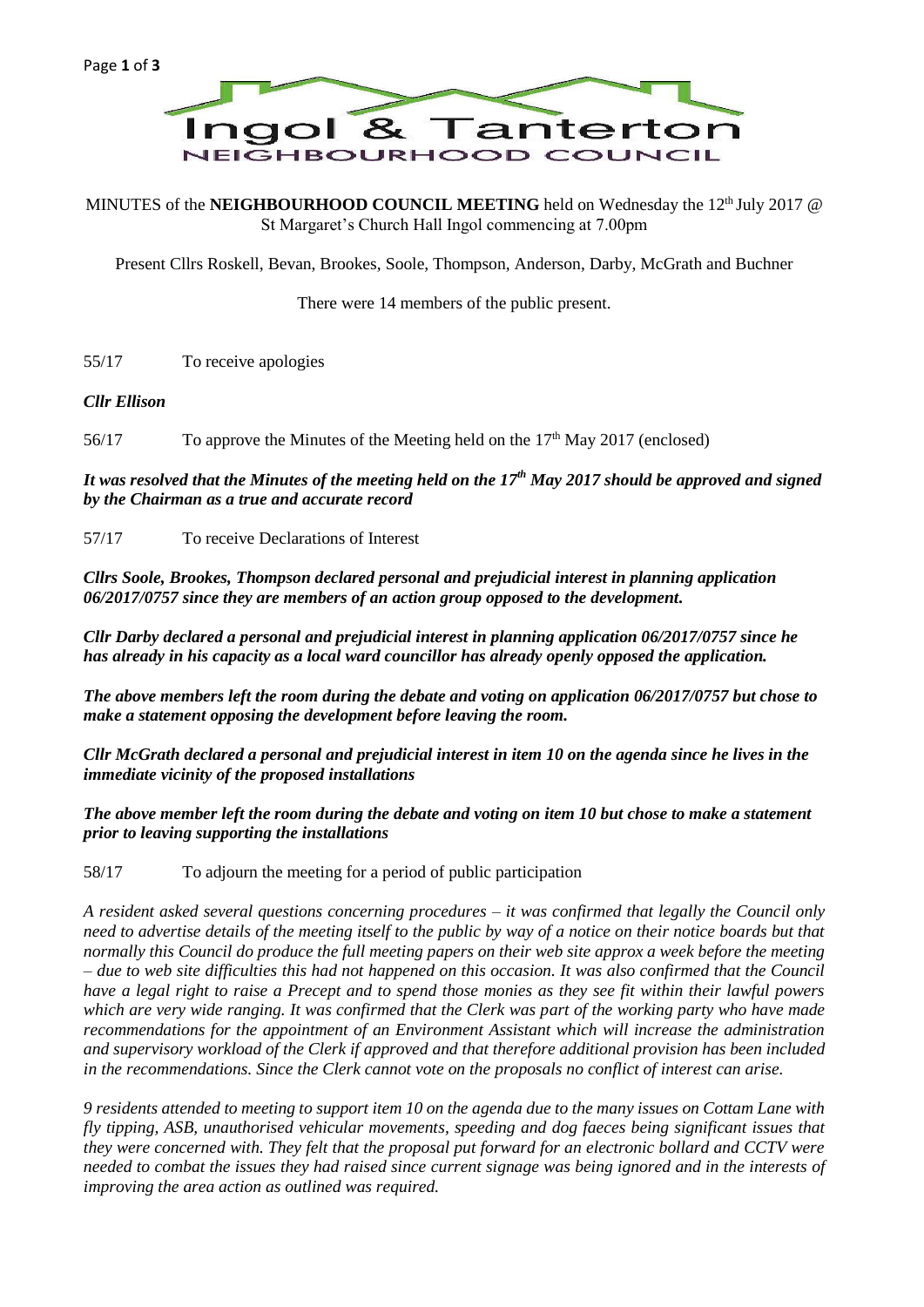# Page **2** of **3**

59/17 To consider Planning Application 06/2017/0757 being a hybrid application for the development of Ingol Golf Course into a new Preston NE training facility, open space improvements and the erection of up to 450 dwellings.

#### *It was resolved that this Council should oppose the application for the same reasons that it had opposed the original and that the Clerk should therefore send the same letter of objection as before since the objections based on planning policies were still relevant.*

| On Line | W V Mcennerney-Whittle    | Salary & Expenses $1st$ Qtr           | 1290.41 |
|---------|---------------------------|---------------------------------------|---------|
| On Line | <b>Inland Revenue</b>     | Tan and NI                            | 790.40  |
| On Line | Greenwood Garden Services | Lengthsman                            | 452.20  |
| On Line | <b>City Distributors</b>  | Newsletter                            | 137.05  |
| On Line | Printing World            | Newsletter                            | 224.00  |
| On Line | Catchpoint                | <b>CCTV</b> Installation Ingol School | 3480.00 |
| On Line | Zurich Municipal          | <b>Insurance Renewal</b>              | 614.95  |

60/17 To authorise payment of the following accounts:

### *It was resolved that the payments mentioned above should be approved*

61/17 To consider the enclosed report and recommendations of the Community Warden working group regarding the appointment of an Environmental Assistant to the NC.

*It was resolved that this Council appoint an Environmental Assistant to the Neighbourhood Council as outlined in the enclosed report mentioned above.*

*A recorded vote was requested – members voted as follows:*

### *In favour Cllrs Bevan, Roskell, Soole, Buchner, Darby, McGrath and Anderson*

## *Against Cllr Thompson*

## *Abstention Cllr Brookes*

62/17 To consider the enclosed quotation regarding a CCTV installation for the Kidsgrove/Nisa area at a cost of £1950.00 plus £100 per year maintenance cost

#### *It was resolved that the CCTV equipment outlined above should be installed.*

63/17 To note that the Clerk did not attend the Practitioners Conference in February as previously agreed since the agenda for the meeting was not relevant to this Council. It is suggested that in its place he should attend the Regional Training Seminar in August which has items covering important legal changes and coming financial management changes. The costs for this including previous overnight stay is estimated to be no more than £169.00 which is less than half of those previously agreed and which would be shared by each Council for whom he works.

### *It was resolved that the Clerk should attend the Training Seminar as outlined above*

64/17 To consider the following options which have been put forward as potential projects to combat ASB, Unlawful Vehicular use of, Fly Tipping and Dog fouling issues on Cottam Lane

a) The installation of a BTF Stoppy L Bollard as per the enclosed documents

b) The installation of three CCTV cameras as per enclosed drawings

*Please note that members are asked to consider these options in principle and note that where agreed installations will be subject to all necessary permissions being obtained and in the case of CCTV the availability of remote viewing access by the designated Data Controller (the Clerk)*